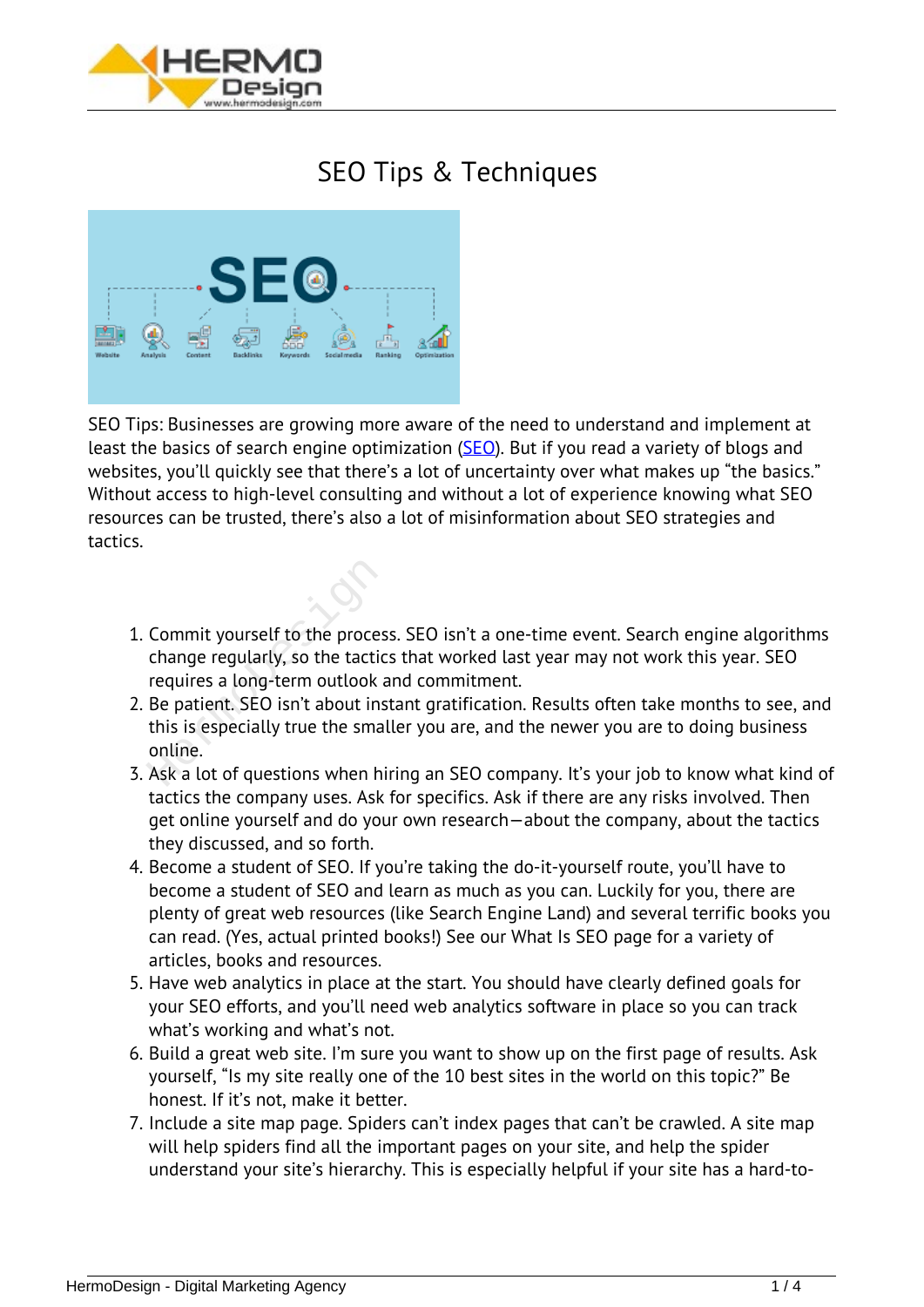

*crawl navigation menu. If your site is large, make several site map pages. Keep each one to less than 100 links. I tell clients 75 is the max to be safe.*

- *8. Make SEO-friendly URLs. Use keywords in your URLs and file names, such asyourdomain.com/red-widgets.html. Don't overdo it, though. A file with 3+ hyphens tends to look spammy and users may be hesitant to click on it. Related bonus tip: Use hyphens in URLs and file names, not underscores. Hyphens are treated as a "space," while underscores are not.*
- *9. Do keyword research at the start of the project. If you're on a tight budget, use the free versions of Keyword Discovery or WordTracker, both of which also have more powerful paid versions. Ignore the numbers these tools show; what's important is the relative volume of one keyword to another. Another good free tool is Google's AdWords Keyword Tool, which doesn't show exact numbers.*
- *10. Open up a PPC account. Whether it's Google's AdWords, Microsoft adCenter or something else, this is a great way to get actual search volume for your keywords. Yes, it costs money, but if you have the budget it's worth the investment. It's also the solution if you didn't like the "Be patient" suggestion above and are looking for instant visibility.*
- *11. Use a unique and relevant title and meta description on every page. The page title is the single most important on-page SEO factor. It's rare to rank highly for a primary term (2-3 words) without that term being part of the page title. The meta description tag won't help you rank, but it will often appear as the text snippet below your listing, so it should include the relevant keyword(s) and be written so as to encourage searchers to click on your listing.Related bonus tip:You can ignore the Keywords meta tag, as no major search engine today supports it.*
- *12. Write for users first. Google, Yahoo, etc., have pretty powerful bots crawling the web, but to my knowledge these bots have never bought anything online, signed up for a newsletter, or picked up the phone to call about your services. Humans do those things, so write your page copy with humans in mind. Yes, you need keywords in the text, but don't stuff each page like a Thanksgiving turkey. Keep it readable.* term (2-3 words) without that<br>tag won't help you rank, but it<br>so it should include the releva<br>searchers to click on your listir<br>tag, as no major search engine<br>Write for users first. Google, Ya<br>but to my knowledge these bo<br>
- *13. Create great, unique content. This is important for everyone, but it's a particular challenge for online retailers. If you're selling the same widget that 50 other retailers are selling, and everyone is using the boilerplate descriptions from the manufacturer, this is a great opportunity. Write your own product descriptions, using the keyword research you did earlier (see #9 above) to target actual words searchers use, and make product pages that blow the competition away. Plus, retailer or not, great content is a great way to get inbound links.*
- *14. Use your keywords as anchor text when linking internally. Anchor text helps tells spiders what the linked-to page is about. Links that say "click here" do nothing for your search engine visibility.*
- *15. Build links intelligently. Begin with foundational links like trusted directories. (Yahoo and DMOZ are often cited as examples, but don't waste time worrying about DMOZ submission. Submit it and forget it.) Seek links from authority sites in your industry. If local search matters to you (more on that coming up), seek links from trusted sites in your geographic area — the Chamber of Commerce, local business directories, etc. Analyze the inbound links to your competitors to find links you can acquire, too. Create great content on a consistent basis and use social media to build awareness*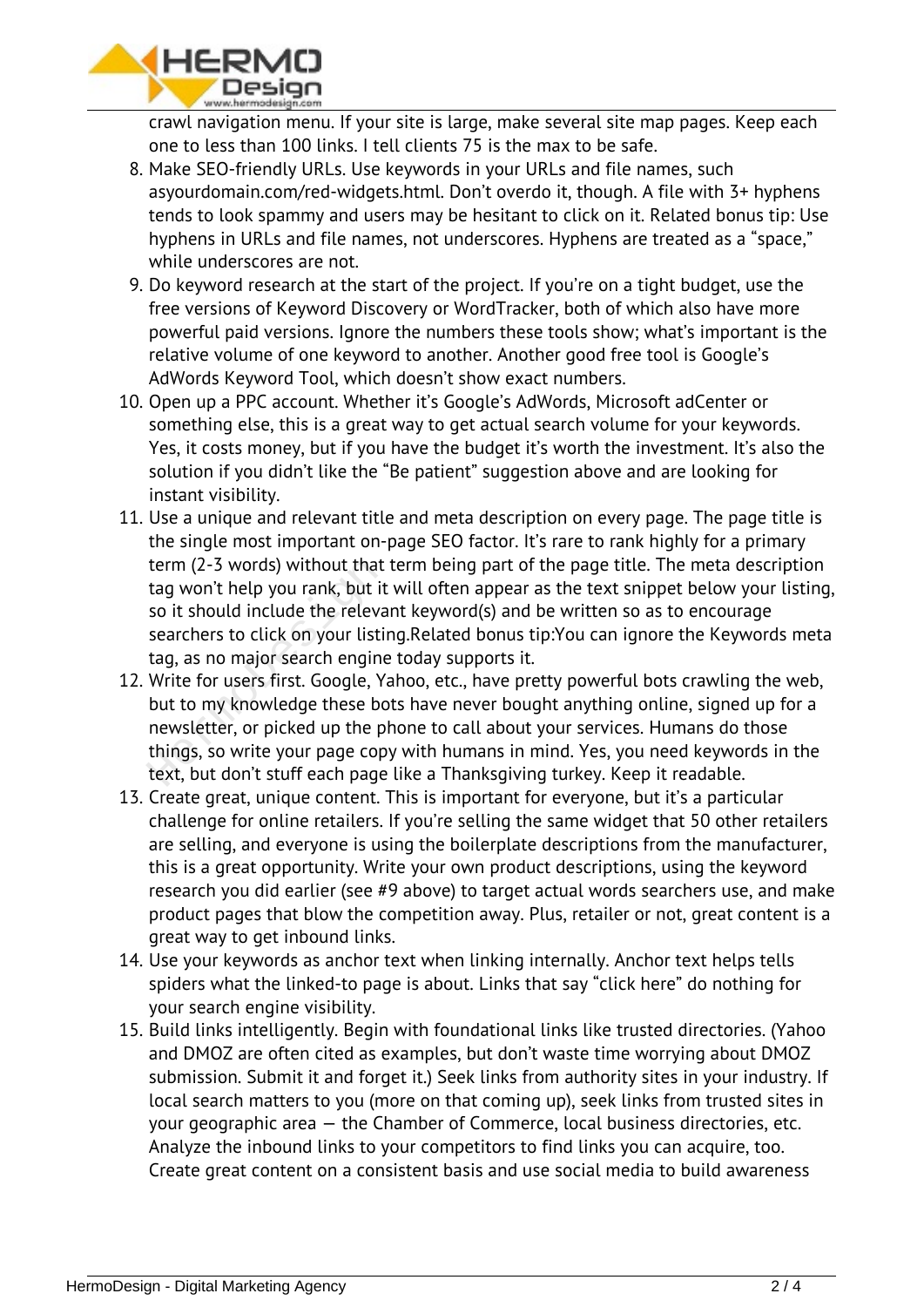

*and links. (A blog is great for this; see below.)*

- *16. Use press releases wisely. Developing a relationship with media covering your industry or your local region can be a great source of exposure, including getting links from trusted media web sites. Distributing releases online can be an effective link building tactic, and opens the door for exposure in news search sites. Related bonus tip: Only issue a release when you have something newsworthy to report. Don't waste journalists' time.*
- *17. Start a blog and participate with other related blogs. Search engines, Google especially, love blogs for the fresh content and highly-structured data. Beyond that, there's no better way to join the conversations that are already taking place about your industry and/or company. Reading and commenting on other blogs can also increase your exposure and help you acquire new links. Related bonus tip: Put your blog at yourdomain.com/blog so your main domain gets the benefit of any links to your blog posts. If that's not possible, useblog.yourdomain.com.*
- *18. Use social media marketing wisely. If your business has a visual element, join the appropriate communities onFlickrand post high-quality photos there. If you're a service-oriented business, use Quora and/or Yahoo Answersto position yourself as an expert in your industry. Any business should also be looking to make use of Twitter and Facebook, as social information and signals from these are being used as part of search engine rankings for Google and Bing. With any social media site you use, the first rule is don't spam! Be an active, contributing member of the site. The idea is to interact with potential customers, not annoy them.*
- *19. Take advantage of local search opportunities. Online research for offline buying is a growing trend. Optimize your site to catch local traffic by showing your address and local phone number prominently. Write a detailed Directions/Location page using neighborhoods and landmarks in the page text. Submit your site to the free local listings services that the major search engines offer. Make sure your site is listed in local/social directories such as CitySearch, Yelp, Local.com, etc., and encourage customers to leave reviews of your business on these sites, too.* search engine rankings for Goofirst rule is don't spam! Be an a<br>interact with potential custom<br>Take advantage of local search<br>growing trend. Optimize your :<br>local phone number prominen<br>neighborhoods and landmarks<br>listings
- *20. Take advantage of the tools the search engines give you. Sign up for Google Webmaster Central,Bing Webmaster Tools and Yahoo Site Explorerto learn more about how the search engines see your site, including how many inbound links they're aware of.*
- *21. Diversify your traffic sources. Google may bring you 70% of your traffic today, but what if the next big algorithm update hits you hard? What if your Google visibility goes away tomorrow? Newsletters and other subscriber-based content can help you hold on to traffic/customers no matter what the search engines do. In fact, many of the DOs on this list—creating great content, starting a blog, using social media and local search, etc.—will help you grow an audience of loyal prospects and customers that may help you survive the whims of search engines.*

 *Share on Facebook*